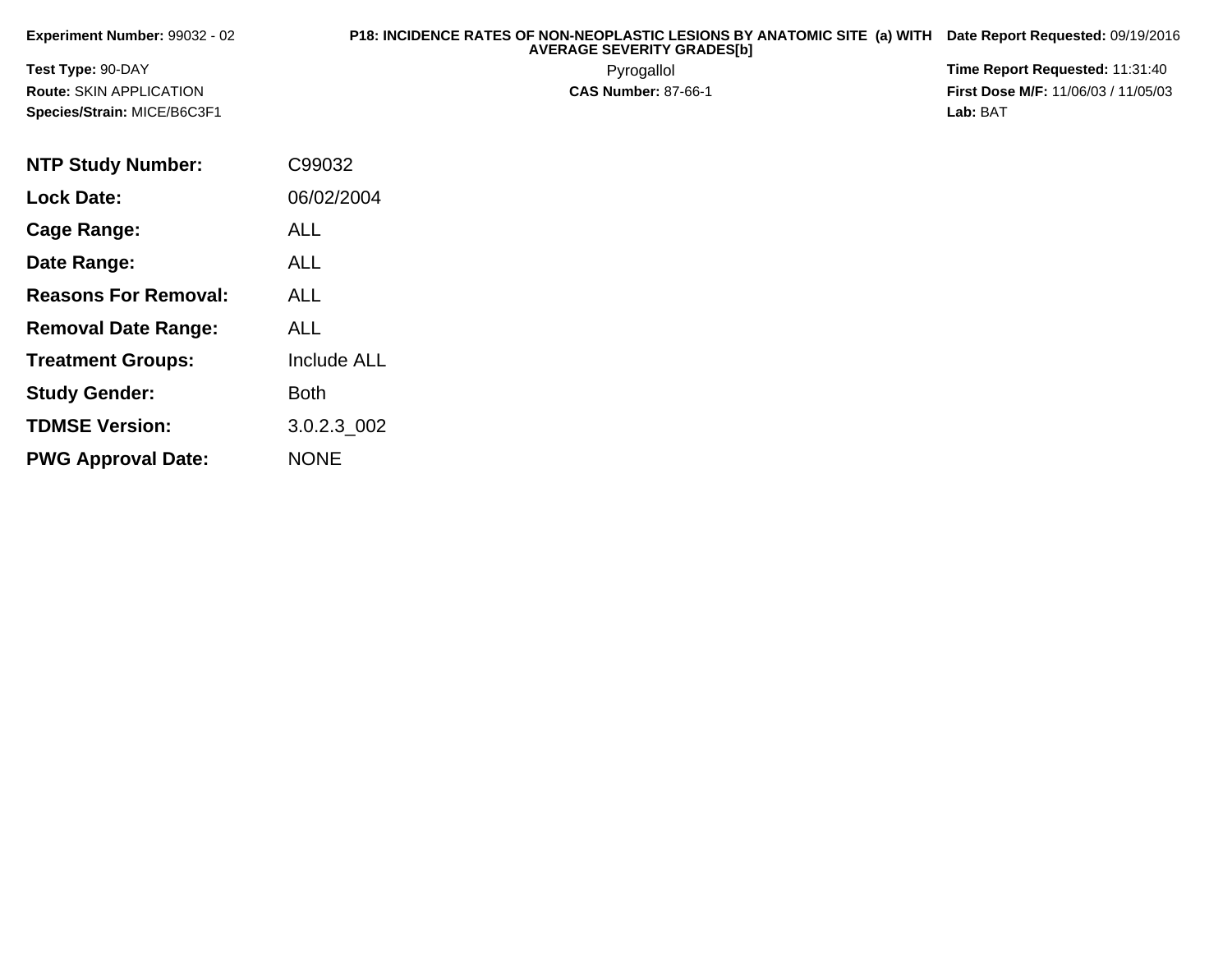| Experiment Number: 99032 - 02                                                |         | <b>AVERAGE SEVERITY GRADES[b]</b> | P18: INCIDENCE RATES OF NON-NEOPLASTIC LESIONS BY ANATOMIC SITE (a) WITH Date Report Requested: 09/19/2016 |                  |                                                                        |           |  |  |
|------------------------------------------------------------------------------|---------|-----------------------------------|------------------------------------------------------------------------------------------------------------|------------------|------------------------------------------------------------------------|-----------|--|--|
| Test Type: 90-DAY                                                            |         |                                   | Pyrogallol                                                                                                 |                  | Time Report Requested: 11:31:40<br>First Dose M/F: 11/06/03 / 11/05/03 |           |  |  |
| Route: SKIN APPLICATION                                                      |         |                                   | <b>CAS Number: 87-66-1</b>                                                                                 |                  |                                                                        |           |  |  |
| Species/Strain: MICE/B6C3F1                                                  |         |                                   |                                                                                                            |                  | Lab: BAT                                                               |           |  |  |
| <b>B6C3F1 MICE MALE</b>                                                      | 0 MG/KG | 38 MG/KG                          | 75 MG/KG                                                                                                   | <b>150 MG/KG</b> | 300 MG/KG                                                              | 600 MG/KG |  |  |
| <b>Disposition Summary</b>                                                   |         |                                   |                                                                                                            |                  |                                                                        |           |  |  |
| <b>Animals Initially In Study</b><br><b>Early Deaths</b><br><b>Survivors</b> | 10      | 10                                | 10                                                                                                         | 10               | 10                                                                     | 10        |  |  |
| <b>Terminal Sacrifice</b>                                                    | 10      | 10                                | 10                                                                                                         | 10               | 10                                                                     | 10        |  |  |
| <b>Animals Examined Microscopically</b>                                      | 10      | 10                                | 10                                                                                                         | 10               | 10                                                                     | 10        |  |  |
| <b>ALIMENTARY SYSTEM</b>                                                     |         |                                   |                                                                                                            |                  |                                                                        |           |  |  |
| Esophagus                                                                    | (10)    | (0)                               | (0)                                                                                                        | (0)              | (0)                                                                    | (10)      |  |  |
| Gallbladder                                                                  | (10)    | (0)                               | (0)                                                                                                        | (0)              | (0)                                                                    | (10)      |  |  |
| Infiltration Cellular, Polymorphonuclear                                     |         |                                   |                                                                                                            |                  |                                                                        | 1[2.0]    |  |  |
| Intestine Large, Cecum                                                       | (10)    | (0)                               | (0)                                                                                                        | (0)              | (0)                                                                    | (10)      |  |  |
| Intestine Large, Colon                                                       | (10)    | (0)                               | (0)                                                                                                        | (0)              | (0)                                                                    | (10)      |  |  |
| Intestine Large, Rectum                                                      | (10)    | (0)                               | (0)                                                                                                        | (0)              | (0)                                                                    | (10)      |  |  |
| Intestine Small, Duodenum                                                    | (10)    | (0)                               | (0)                                                                                                        | (0)              | (0)                                                                    | (10)      |  |  |
| Intestine Small, Ileum                                                       | (10)    | (0)                               | (0)                                                                                                        | (0)              | (0)                                                                    | (10)      |  |  |
| Intestine Small, Jejunum                                                     | (10)    | (0)                               | (0)                                                                                                        | (0)              | (0)                                                                    | (10)      |  |  |
| Peyer's Patch, Hyperplasia, Lymphoid                                         |         |                                   |                                                                                                            |                  |                                                                        | 1[2.0]    |  |  |
| Liver                                                                        | (10)    | (0)                               | (0)                                                                                                        | (0)              | (0)                                                                    | (10)      |  |  |
| Hematopoietic Cell Proliferation                                             | 2[1.0]  |                                   |                                                                                                            |                  |                                                                        | 2[1.0]    |  |  |
| Inflammation                                                                 | 1[1.0]  |                                   |                                                                                                            |                  |                                                                        | 3[1.0]    |  |  |
| Pancreas                                                                     | (10)    | (0)                               | (0)                                                                                                        | (0)              | (0)                                                                    | (10)      |  |  |
| Salivary Glands                                                              | (10)    | (0)                               | (0)                                                                                                        | (0)              | (0)                                                                    | (10)      |  |  |
| Stomach, Forestomach                                                         | (10)    | (0)                               | (0)                                                                                                        | (0)              | (0)                                                                    | (10)      |  |  |
| Stomach, Glandular                                                           | (10)    | (0)                               | (0)                                                                                                        | (0)              | (0)                                                                    | (10)      |  |  |
| <b>CARDIOVASCULAR SYSTEM</b>                                                 |         |                                   |                                                                                                            |                  |                                                                        |           |  |  |
| <b>Blood Vessel</b>                                                          | (10)    | (0)                               | (0)                                                                                                        | (0)              | (0)                                                                    | (10)      |  |  |
| Heart                                                                        | (10)    | (0)                               | (0)                                                                                                        | (0)              | (0)                                                                    | (10)      |  |  |
|                                                                              |         |                                   |                                                                                                            |                  |                                                                        |           |  |  |

## ENDOCRINE SYSTEM

a - Number of animals examined microscopically at site and number of animals with lesion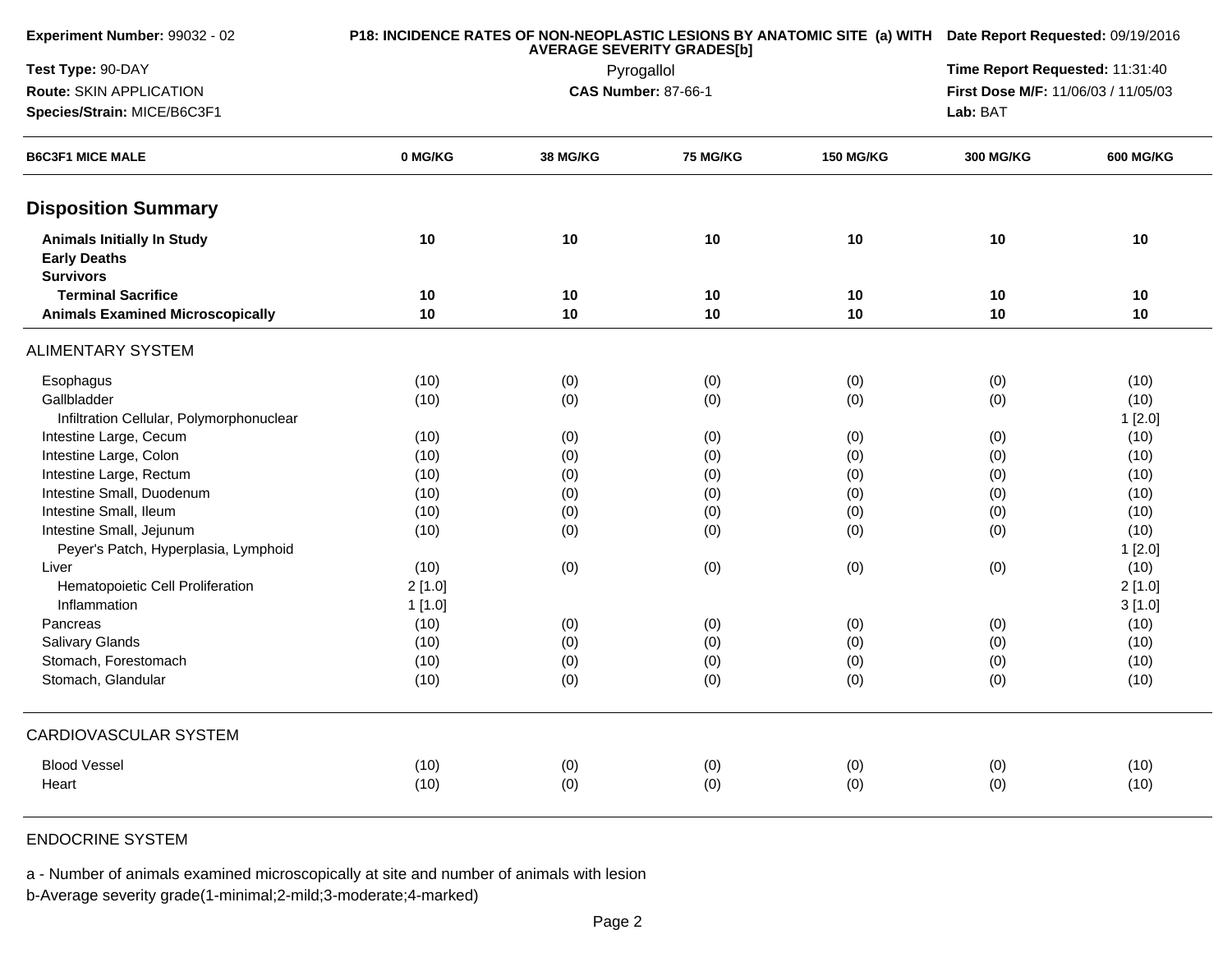| Experiment Number: 99032 - 02           |         |          | <b>AVERAGE SEVERITY GRADES[b]</b> |                  | P18: INCIDENCE RATES OF NON-NEOPLASTIC LESIONS BY ANATOMIC SITE (a) WITH Date Report Requested: 09/19/2016<br>Time Report Requested: 11:31:40<br>First Dose M/F: 11/06/03 / 11/05/03<br>Lab: BAT<br><b>300 MG/KG</b><br><b>600 MG/KG</b><br>(0)<br>(10)<br>1[2.0]<br>8[1.3]<br>(0)<br>(10)<br>(0)<br>(10)<br>(0)<br>(6)<br>(0)<br>(10) |        |  |  |
|-----------------------------------------|---------|----------|-----------------------------------|------------------|----------------------------------------------------------------------------------------------------------------------------------------------------------------------------------------------------------------------------------------------------------------------------------------------------------------------------------------|--------|--|--|
| Test Type: 90-DAY                       |         |          | Pyrogallol                        |                  |                                                                                                                                                                                                                                                                                                                                        |        |  |  |
| Route: SKIN APPLICATION                 |         |          | <b>CAS Number: 87-66-1</b>        |                  |                                                                                                                                                                                                                                                                                                                                        |        |  |  |
| Species/Strain: MICE/B6C3F1             |         |          |                                   |                  |                                                                                                                                                                                                                                                                                                                                        |        |  |  |
| <b>B6C3F1 MICE MALE</b>                 | 0 MG/KG | 38 MG/KG | 75 MG/KG                          | <b>150 MG/KG</b> |                                                                                                                                                                                                                                                                                                                                        |        |  |  |
| <b>Adrenal Cortex</b>                   | (10)    | (0)      | (0)                               | (0)              |                                                                                                                                                                                                                                                                                                                                        |        |  |  |
| Hyperplasia                             |         |          |                                   |                  |                                                                                                                                                                                                                                                                                                                                        |        |  |  |
| Subcapsular, Hyperplasia                | 5[1.0]  |          |                                   |                  |                                                                                                                                                                                                                                                                                                                                        |        |  |  |
| Adrenal Medulla                         | (10)    | (0)      | (0)                               | (0)              |                                                                                                                                                                                                                                                                                                                                        |        |  |  |
| Islets, Pancreatic                      | (10)    | (0)      | (0)                               | (0)              |                                                                                                                                                                                                                                                                                                                                        |        |  |  |
| Parathyroid Gland                       | (5)     | (0)      | (0)                               | (0)              |                                                                                                                                                                                                                                                                                                                                        |        |  |  |
| <b>Pituitary Gland</b>                  | (10)    | (0)      | (0)                               | (0)              |                                                                                                                                                                                                                                                                                                                                        |        |  |  |
| <b>Thyroid Gland</b>                    | (10)    | (0)      | (0)                               | (0)              | (10)                                                                                                                                                                                                                                                                                                                                   | (10)   |  |  |
| Infiltration Cellular, Lymphoid         | 1[3.0]  |          |                                   |                  |                                                                                                                                                                                                                                                                                                                                        |        |  |  |
| <b>GENERAL BODY SYSTEM</b>              |         |          |                                   |                  |                                                                                                                                                                                                                                                                                                                                        |        |  |  |
| None                                    |         |          |                                   |                  |                                                                                                                                                                                                                                                                                                                                        |        |  |  |
| <b>GENITAL SYSTEM</b>                   |         |          |                                   |                  |                                                                                                                                                                                                                                                                                                                                        |        |  |  |
| Epididymis                              | (10)    | (0)      | (0)                               | (0)              | (0)                                                                                                                                                                                                                                                                                                                                    | (10)   |  |  |
| <b>Preputial Gland</b>                  | (10)    | (0)      | (0)                               | (0)              | (0)                                                                                                                                                                                                                                                                                                                                    | (10)   |  |  |
| Inflammation                            | 1[1.0]  |          |                                   |                  |                                                                                                                                                                                                                                                                                                                                        |        |  |  |
| Prostate                                | (10)    | (0)      | (0)                               | (0)              | (0)                                                                                                                                                                                                                                                                                                                                    | (10)   |  |  |
| Infiltration Cellular, Mononuclear Cell |         |          |                                   |                  |                                                                                                                                                                                                                                                                                                                                        | 1[2.0] |  |  |
| <b>Seminal Vesicle</b>                  | (10)    | (0)      | (0)                               | (0)              | (0)                                                                                                                                                                                                                                                                                                                                    | (10)   |  |  |
| <b>Testes</b>                           | (10)    | (0)      | (0)                               | (0)              | (0)                                                                                                                                                                                                                                                                                                                                    | (10)   |  |  |
| <b>HEMATOPOIETIC SYSTEM</b>             |         |          |                                   |                  |                                                                                                                                                                                                                                                                                                                                        |        |  |  |
| <b>Bone Marrow</b>                      | (10)    | (0)      | (0)                               | (0)              | (0)                                                                                                                                                                                                                                                                                                                                    | (10)   |  |  |
| Lymph Node, Mandibular                  | (9)     | (0)      | (0)                               | (0)              | (0)                                                                                                                                                                                                                                                                                                                                    | (10)   |  |  |
| Lymph Node, Mesenteric                  | (10)    | (0)      | (0)                               | (0)              | (0)                                                                                                                                                                                                                                                                                                                                    | (10)   |  |  |
| Spleen                                  | (10)    | (10)     | (10)                              | (10)             | (10)                                                                                                                                                                                                                                                                                                                                   | (10)   |  |  |
| Hematopoietic Cell Proliferation        |         |          | 2[1.0]                            | 2[1.0]           | 3[2.0]                                                                                                                                                                                                                                                                                                                                 | 6[2.0] |  |  |
| Thymus                                  | (10)    | (0)      | (0)                               | (0)              | (0)                                                                                                                                                                                                                                                                                                                                    | (10)   |  |  |
|                                         |         |          |                                   |                  |                                                                                                                                                                                                                                                                                                                                        |        |  |  |

a - Number of animals examined microscopically at site and number of animals with lesion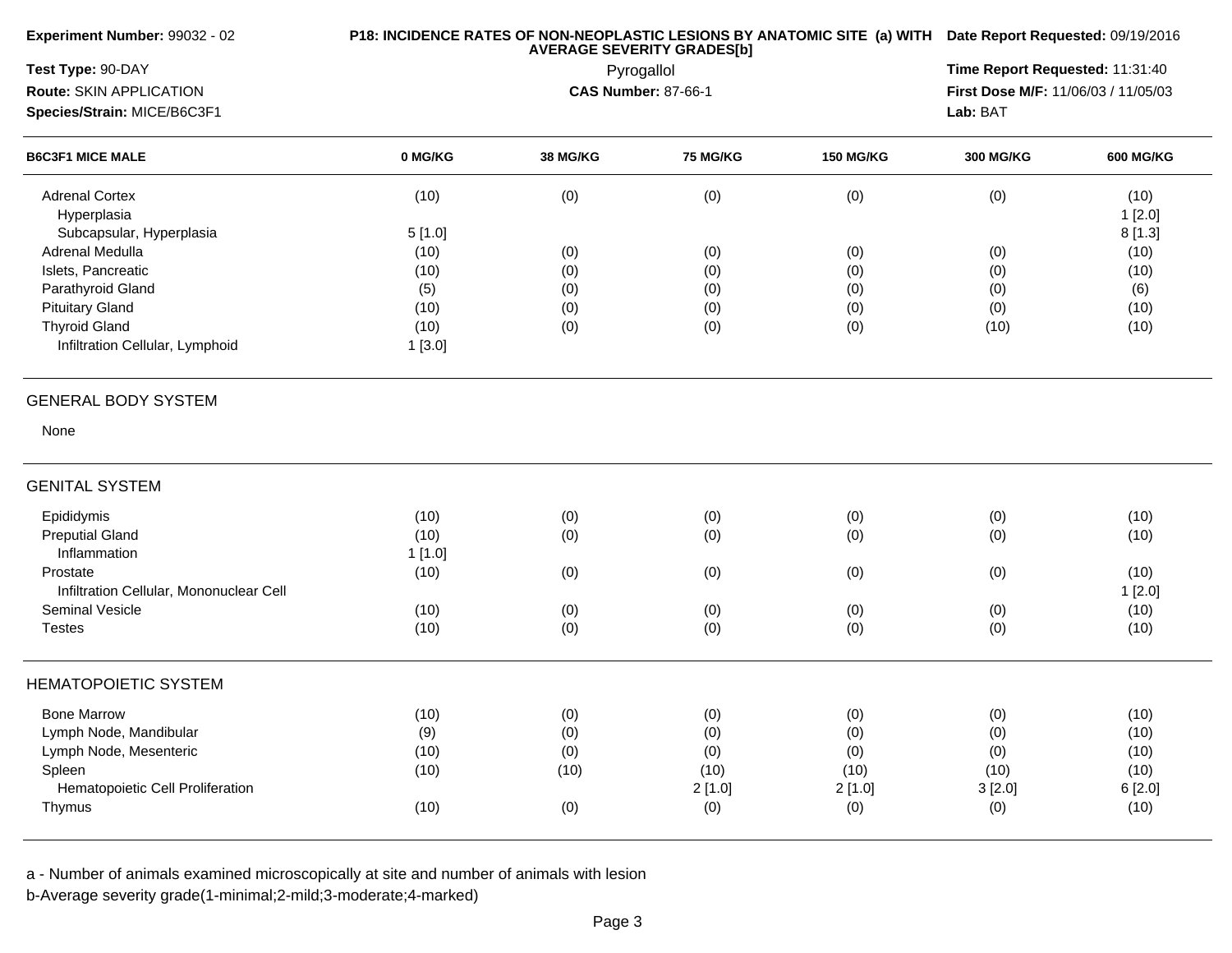| Experiment Number: 99032 - 02                                                                                                                                                   |                | <b>AVERAGE SEVERITY GRADES[b]</b>        | P18: INCIDENCE RATES OF NON-NEOPLASTIC LESIONS BY ANATOMIC SITE (a) WITH Date Report Requested: 09/19/2016 |                                        |                                                    |                                                    |  |
|---------------------------------------------------------------------------------------------------------------------------------------------------------------------------------|----------------|------------------------------------------|------------------------------------------------------------------------------------------------------------|----------------------------------------|----------------------------------------------------|----------------------------------------------------|--|
| Test Type: 90-DAY                                                                                                                                                               |                |                                          | Pyrogallol                                                                                                 |                                        | Time Report Requested: 11:31:40                    |                                                    |  |
| Route: SKIN APPLICATION                                                                                                                                                         |                |                                          | <b>CAS Number: 87-66-1</b>                                                                                 |                                        | First Dose M/F: 11/06/03 / 11/05/03                |                                                    |  |
| Species/Strain: MICE/B6C3F1                                                                                                                                                     |                |                                          | Lab: BAT                                                                                                   |                                        |                                                    |                                                    |  |
| <b>B6C3F1 MICE MALE</b>                                                                                                                                                         | 0 MG/KG        | 38 MG/KG                                 | <b>75 MG/KG</b>                                                                                            | <b>150 MG/KG</b>                       | <b>300 MG/KG</b>                                   | <b>600 MG/KG</b>                                   |  |
| <b>INTEGUMENTARY SYSTEM</b>                                                                                                                                                     |                |                                          |                                                                                                            |                                        |                                                    |                                                    |  |
| Skin<br>Site Of Application, Hyperkeratosis<br>Site Of Application, Hyperplasia, Squamous<br>Site Of Application, Inflammation, Chronic<br>Active<br>Site Of Application, Ulcer | (10)           | (10)<br>10 [1.0]<br>10 [1.0]<br>10 [1.3] | (10)<br>10[1.0]<br>10[1.0]<br>10 [1.4]                                                                     | (10)<br>10[1.0]<br>10[1.1]<br>10 [1.5] | (10)<br>10 [1.2]<br>10 [1.6]<br>10 [1.7]<br>1[2.0] | (10)<br>10 [1.5]<br>10 [2.2]<br>10 [2.2]<br>2[2.0] |  |
| MUSCULOSKELETAL SYSTEM                                                                                                                                                          |                |                                          |                                                                                                            |                                        |                                                    |                                                    |  |
| Bone                                                                                                                                                                            | (10)           | (0)                                      | (0)                                                                                                        | (0)                                    | (0)                                                | (10)                                               |  |
| NERVOUS SYSTEM                                                                                                                                                                  |                |                                          |                                                                                                            |                                        |                                                    |                                                    |  |
| Brain                                                                                                                                                                           | (10)           | (0)                                      | (0)                                                                                                        | (0)                                    | (0)                                                | (10)                                               |  |
| <b>RESPIRATORY SYSTEM</b>                                                                                                                                                       |                |                                          |                                                                                                            |                                        |                                                    |                                                    |  |
| Lung<br>Serosa, Inflammation                                                                                                                                                    | (10)           | (0)                                      | (0)                                                                                                        | (0)                                    | (0)                                                | (10)<br>1 [1.0]                                    |  |
| Nose<br>Trachea                                                                                                                                                                 | (10)<br>(10)   | (0)<br>(0)                               | (0)<br>(0)                                                                                                 | (0)<br>(0)                             | (0)<br>(0)                                         | (10)<br>(10)                                       |  |
| SPECIAL SENSES SYSTEM                                                                                                                                                           |                |                                          |                                                                                                            |                                        |                                                    |                                                    |  |
| Eye<br>Harderian Gland                                                                                                                                                          | (10)<br>(10)   | (0)<br>(0)                               | (0)<br>(0)                                                                                                 | (0)<br>(0)                             | (0)<br>(0)                                         | (10)<br>(10)                                       |  |
| <b>URINARY SYSTEM</b>                                                                                                                                                           |                |                                          |                                                                                                            |                                        |                                                    |                                                    |  |
| Kidney<br>Inflammation<br>a - Number of animals examined microscopically at site and number of animals with lesion                                                              | (10)<br>4[1.0] | (0)                                      | (0)                                                                                                        | (0)                                    | (0)                                                | (10)<br>5[1.0]                                     |  |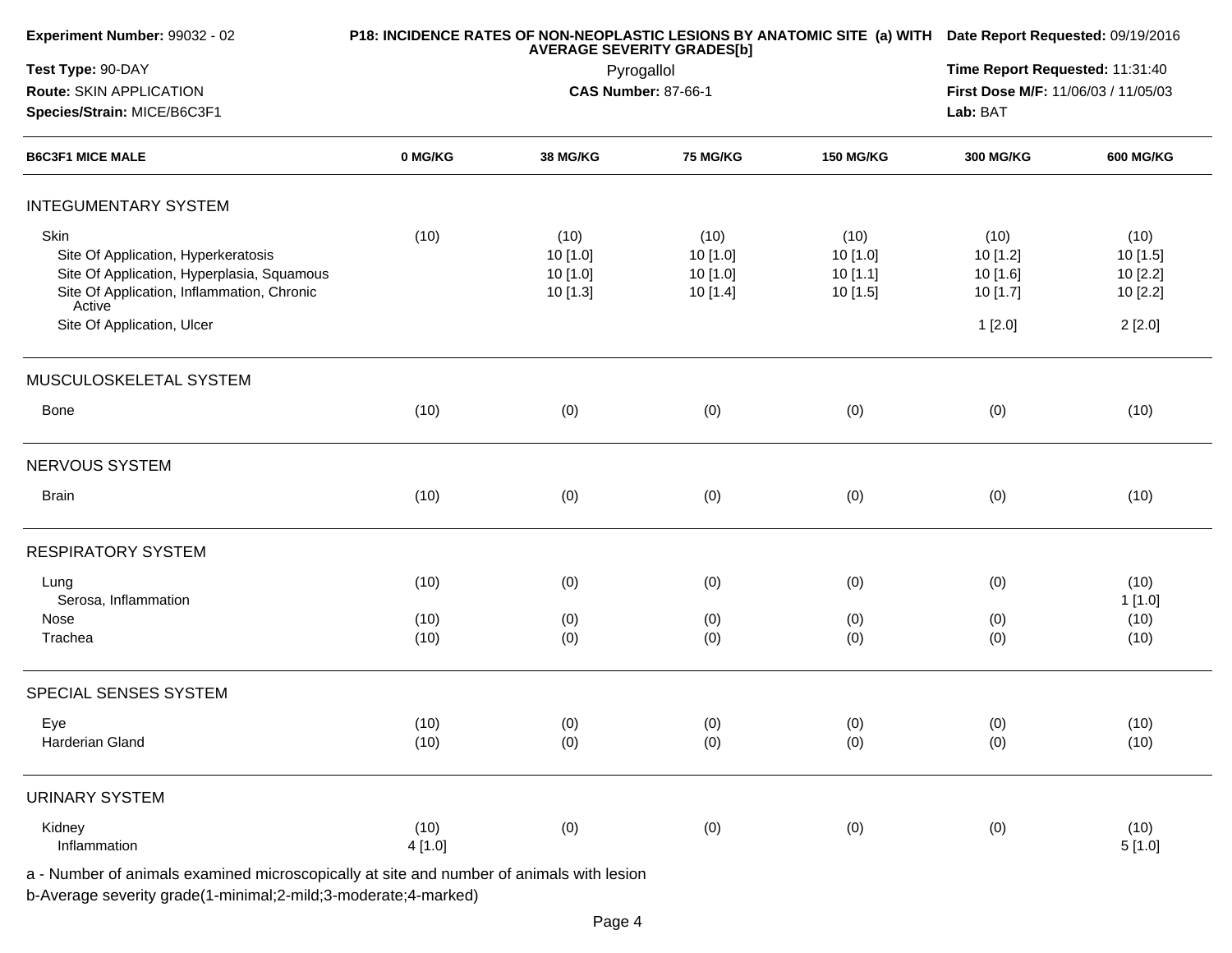| Experiment Number: 99032 - 02                          |                    |                 | <b>AVERAGE SEVERITY GRADES[b]</b> | P18: INCIDENCE RATES OF NON-NEOPLASTIC LESIONS BY ANATOMIC SITE (a) WITH Date Report Requested: 09/19/2016 |                                            |                                                        |  |  |
|--------------------------------------------------------|--------------------|-----------------|-----------------------------------|------------------------------------------------------------------------------------------------------------|--------------------------------------------|--------------------------------------------------------|--|--|
| Test Type: 90-DAY                                      |                    |                 | Pyrogallol                        |                                                                                                            | Time Report Requested: 11:31:40            |                                                        |  |  |
| <b>Route: SKIN APPLICATION</b>                         |                    |                 | <b>CAS Number: 87-66-1</b>        |                                                                                                            | <b>First Dose M/F: 11/06/03 / 11/05/03</b> |                                                        |  |  |
| Species/Strain: MICE/B6C3F1                            |                    |                 |                                   |                                                                                                            | Lab: BAT                                   | <b>600 MG/KG</b><br>2[1.5]<br>9[1.4]<br>(10)<br>2[1.5] |  |  |
| <b>B6C3F1 MICE MALE</b>                                | 0 MG/KG            | <b>38 MG/KG</b> | <b>75 MG/KG</b>                   | <b>150 MG/KG</b>                                                                                           | <b>300 MG/KG</b>                           |                                                        |  |  |
| Nephropathy<br>Renal Tubule, Vacuolization Cytoplasmic |                    |                 |                                   |                                                                                                            |                                            |                                                        |  |  |
| Urinary Bladder                                        | $10$ [1.5]<br>(10) | (0)             | (0)                               | (0)                                                                                                        | (0)                                        |                                                        |  |  |
| Inflammation                                           | 1 [1.0]            |                 |                                   |                                                                                                            |                                            |                                                        |  |  |
|                                                        |                    |                 |                                   |                                                                                                            |                                            |                                                        |  |  |

\*\*\* END OF MALE \*\*\*

a - Number of animals examined microscopically at site and number of animals with lesionb-Average severity grade(1-minimal;2-mild;3-moderate;4-marked)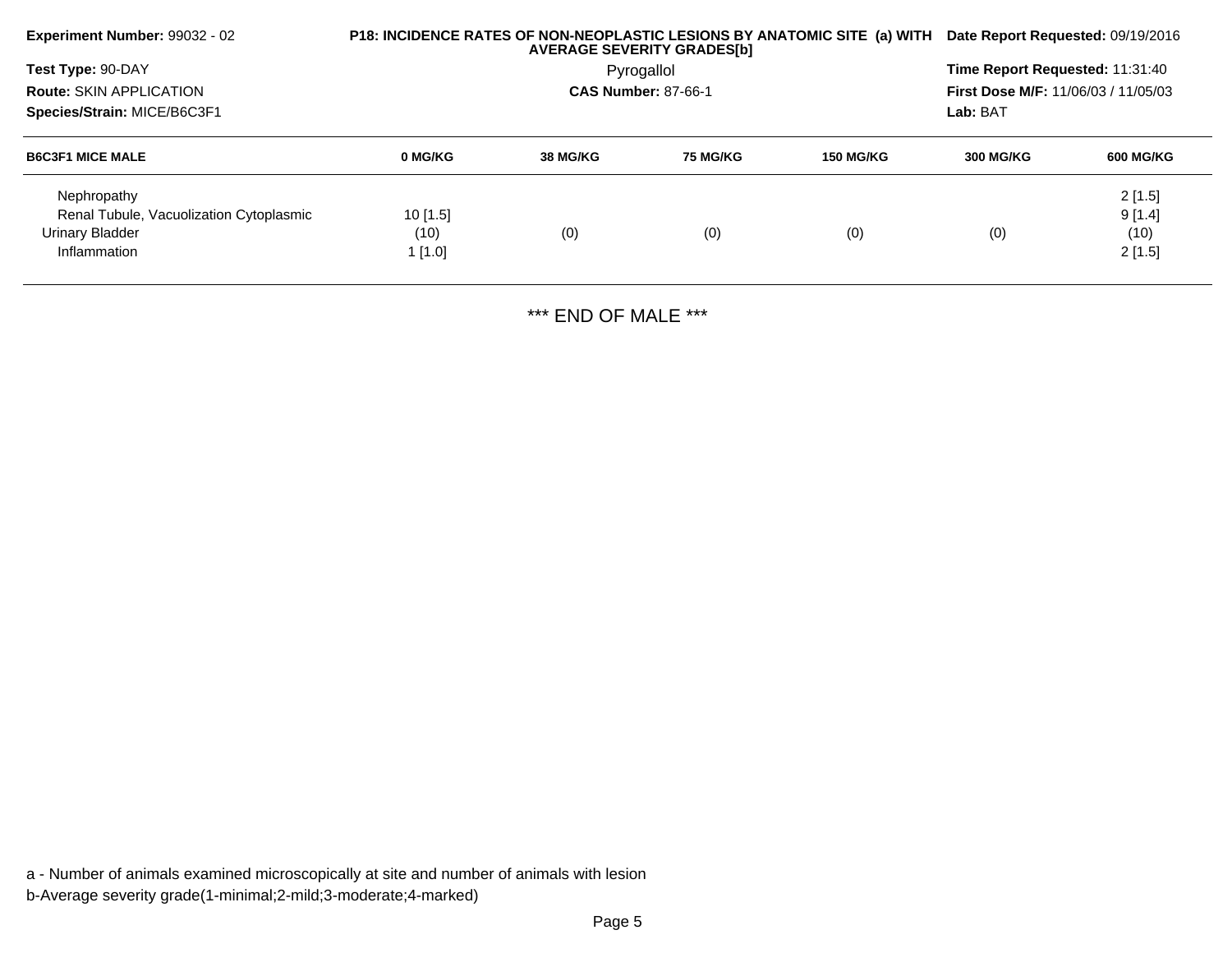| Experiment Number: 99032 - 02                                                |         | <b>AVERAGE SEVERITY GRADES[b]</b>                                 |                 | P18: INCIDENCE RATES OF NON-NEOPLASTIC LESIONS BY ANATOMIC SITE (a) WITH Date Report Requested: 09/19/2016 |                                 |                  |  |  |
|------------------------------------------------------------------------------|---------|-------------------------------------------------------------------|-----------------|------------------------------------------------------------------------------------------------------------|---------------------------------|------------------|--|--|
| Test Type: 90-DAY                                                            |         |                                                                   | Pyrogallol      |                                                                                                            | Time Report Requested: 11:31:40 |                  |  |  |
| Route: SKIN APPLICATION                                                      |         | <b>CAS Number: 87-66-1</b><br>First Dose M/F: 11/06/03 / 11/05/03 |                 |                                                                                                            |                                 |                  |  |  |
| Species/Strain: MICE/B6C3F1<br><b>B6C3F1 MICE FEMALE</b>                     |         |                                                                   |                 |                                                                                                            | Lab: BAT                        |                  |  |  |
|                                                                              | 0 MG/KG | 38 MG/KG                                                          | <b>75 MG/KG</b> | <b>150 MG/KG</b>                                                                                           | <b>300 MG/KG</b>                | <b>600 MG/KG</b> |  |  |
| <b>Disposition Summary</b>                                                   |         |                                                                   |                 |                                                                                                            |                                 |                  |  |  |
| <b>Animals Initially In Study</b><br><b>Early Deaths</b><br><b>Survivors</b> | 10      | 10                                                                | 10              | 10                                                                                                         | 10                              | 10               |  |  |
| <b>Terminal Sacrifice</b>                                                    | 10      | 10                                                                | 10              | 10                                                                                                         | 10                              | 10               |  |  |
| <b>Animals Examined Microscopically</b>                                      | 10      | 10                                                                | 10              | 10                                                                                                         | 10                              | 10               |  |  |
| <b>ALIMENTARY SYSTEM</b>                                                     |         |                                                                   |                 |                                                                                                            |                                 |                  |  |  |
| Esophagus                                                                    | (10)    | (0)                                                               | (0)             | (0)                                                                                                        | (0)                             | (10)             |  |  |
| Gallbladder                                                                  | (10)    | (0)                                                               | (0)             | (0)                                                                                                        | (0)                             | (10)             |  |  |
| Infiltration Cellular, Mononuclear Cell                                      | 1[2.0]  |                                                                   |                 |                                                                                                            |                                 |                  |  |  |
| Intestine Large, Cecum                                                       | (10)    | (0)                                                               | (0)             | (0)                                                                                                        | (0)                             | (10)             |  |  |
| Hyperplasia, Lymphoid                                                        | 1[2.0]  |                                                                   |                 |                                                                                                            |                                 |                  |  |  |
| Lymphoid Tissue, Hyperplasia                                                 | 1[2.0]  |                                                                   |                 |                                                                                                            |                                 |                  |  |  |
| Intestine Large, Colon                                                       | (10)    | (0)                                                               | (0)             | (0)                                                                                                        | (0)                             | (10)             |  |  |
| Intestine Large, Rectum                                                      | (10)    | (0)                                                               | (0)             | (0)                                                                                                        | (0)                             | (10)             |  |  |
| Intestine Small, Duodenum                                                    | (10)    | (0)                                                               | (0)             | (0)                                                                                                        | (0)                             | (10)             |  |  |
| Intestine Small, Ileum                                                       | (10)    | (0)                                                               | (0)             | (0)                                                                                                        | (0)                             | (10)             |  |  |
| Intestine Small, Jejunum                                                     | (10)    | (0)                                                               | (0)             | (0)                                                                                                        | (0)                             | (10)             |  |  |
| Peyer's Patch, Hyperplasia                                                   | 1[2.0]  |                                                                   |                 |                                                                                                            |                                 |                  |  |  |
| Liver                                                                        | (10)    | (0)                                                               | (0)             | (0)                                                                                                        | (0)                             | (10)             |  |  |
| Hematopoietic Cell Proliferation                                             | 8[1.0]  |                                                                   |                 |                                                                                                            |                                 | 6[1.0]           |  |  |
| Inflammation                                                                 | 4[1.0]  |                                                                   |                 |                                                                                                            |                                 | 5[1.0]           |  |  |
| Pancreas                                                                     | (10)    | (0)                                                               | (0)             | (0)                                                                                                        | (0)                             | (10)             |  |  |
| Ectopic Spleen                                                               |         |                                                                   |                 |                                                                                                            |                                 | $\mathbf{1}$     |  |  |
| Salivary Glands                                                              | (10)    | (0)                                                               | (0)             | (0)                                                                                                        | (0)                             | (10)             |  |  |
| Stomach, Forestomach                                                         | (10)    | (0)                                                               | (0)             | (0)                                                                                                        | (0)                             | (10)             |  |  |
| Stomach, Glandular                                                           | (10)    | (0)                                                               | (0)             | (0)                                                                                                        | (0)                             | (10)             |  |  |
| CARDIOVASCULAR SYSTEM                                                        |         |                                                                   |                 |                                                                                                            |                                 |                  |  |  |
| <b>Blood Vessel</b>                                                          | (10)    | (0)                                                               | (0)             | (0)                                                                                                        | (0)                             | (10)             |  |  |
| Heart                                                                        | (10)    | (0)                                                               | (0)             | (0)                                                                                                        | (0)                             | (10)             |  |  |
|                                                                              |         |                                                                   |                 |                                                                                                            |                                 |                  |  |  |

a - Number of animals examined microscopically at site and number of animals with lesion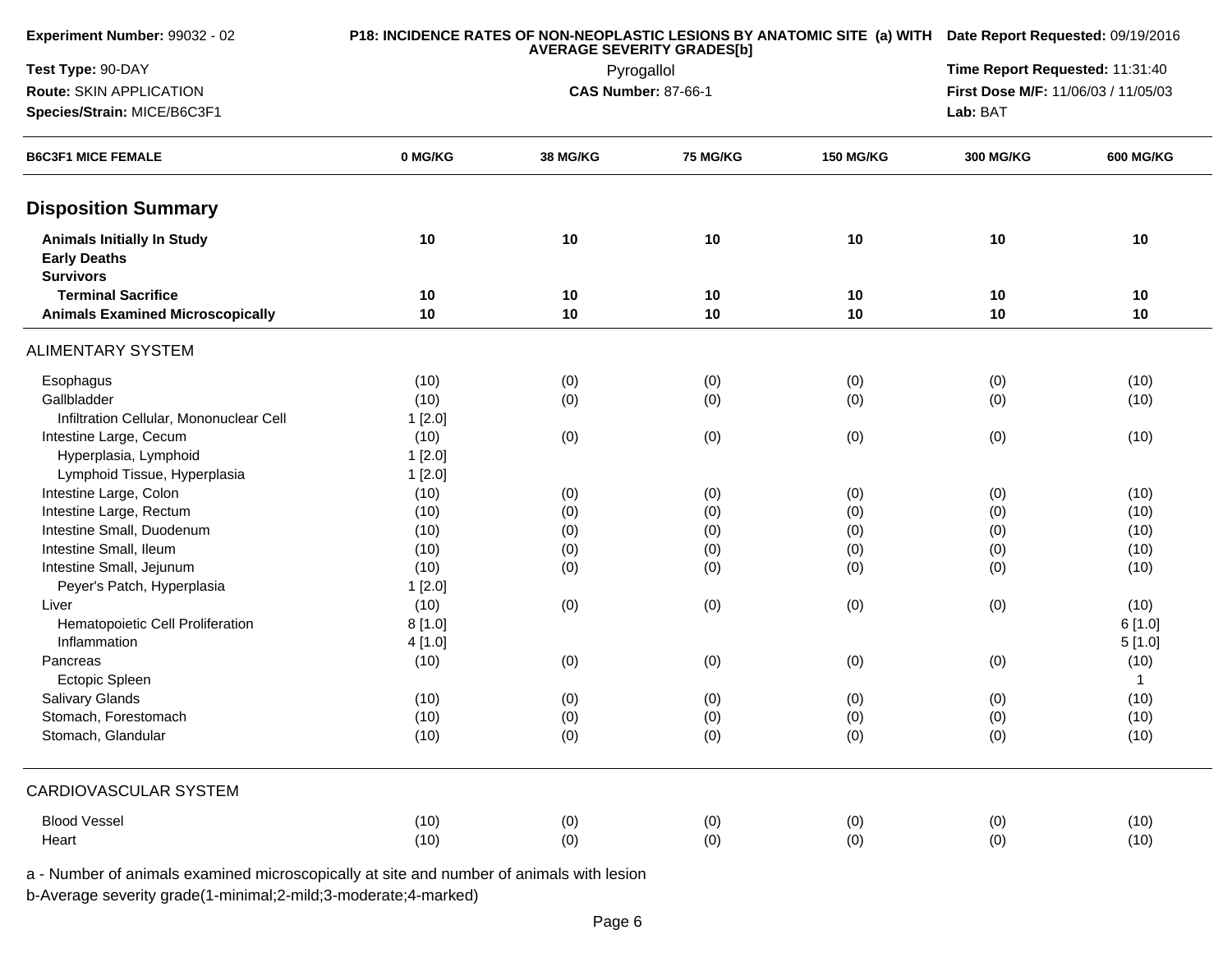| Experiment Number: 99032 - 02    |          |          | <b>AVERAGE SEVERITY GRADES[b]</b> |                  | P18: INCIDENCE RATES OF NON-NEOPLASTIC LESIONS BY ANATOMIC SITE (a) WITH Date Report Requested: 09/19/2016<br>Time Report Requested: 11:31:40 |                                                                                                                                                                                                                                                           |  |  |  |  |
|----------------------------------|----------|----------|-----------------------------------|------------------|-----------------------------------------------------------------------------------------------------------------------------------------------|-----------------------------------------------------------------------------------------------------------------------------------------------------------------------------------------------------------------------------------------------------------|--|--|--|--|
| Test Type: 90-DAY                |          |          | Pyrogallol                        |                  |                                                                                                                                               |                                                                                                                                                                                                                                                           |  |  |  |  |
| Route: SKIN APPLICATION          |          |          | <b>CAS Number: 87-66-1</b>        |                  |                                                                                                                                               | First Dose M/F: 11/06/03 / 11/05/03<br>Lab: BAT<br><b>300 MG/KG</b><br><b>600 MG/KG</b><br>(0)<br>(10)<br>10 [1.6]<br>(10)<br>(0)<br>(0)<br>(10)<br>(0)<br>(9)<br>$\mathbf{1}$<br>(0)<br>(10)<br>(0)<br>(10)<br>(0)<br>(10)<br>(0)<br>(10)<br>(10)<br>(0) |  |  |  |  |
| Species/Strain: MICE/B6C3F1      |          |          |                                   |                  |                                                                                                                                               |                                                                                                                                                                                                                                                           |  |  |  |  |
| <b>B6C3F1 MICE FEMALE</b>        | 0 MG/KG  | 38 MG/KG | <b>75 MG/KG</b>                   | <b>150 MG/KG</b> |                                                                                                                                               |                                                                                                                                                                                                                                                           |  |  |  |  |
| <b>ENDOCRINE SYSTEM</b>          |          |          |                                   |                  |                                                                                                                                               |                                                                                                                                                                                                                                                           |  |  |  |  |
| <b>Adrenal Cortex</b>            | (10)     | (0)      | (0)                               | (0)              |                                                                                                                                               |                                                                                                                                                                                                                                                           |  |  |  |  |
| Subcapsular, Hyperplasia         | 10 [1.3] |          |                                   |                  |                                                                                                                                               |                                                                                                                                                                                                                                                           |  |  |  |  |
| Adrenal Medulla                  | (10)     | (0)      | (0)                               | (0)              |                                                                                                                                               |                                                                                                                                                                                                                                                           |  |  |  |  |
| Islets, Pancreatic               | (10)     | (0)      | (0)                               | (0)              |                                                                                                                                               |                                                                                                                                                                                                                                                           |  |  |  |  |
| Parathyroid Gland                | (8)      | (0)      | (0)                               | (0)              |                                                                                                                                               |                                                                                                                                                                                                                                                           |  |  |  |  |
| <b>Ectopic Thymus</b>            |          |          |                                   |                  |                                                                                                                                               |                                                                                                                                                                                                                                                           |  |  |  |  |
| <b>Pituitary Gland</b>           | (10)     | (0)      | (0)                               | (0)              |                                                                                                                                               |                                                                                                                                                                                                                                                           |  |  |  |  |
| <b>Thyroid Gland</b>             | (10)     | (0)      | (0)                               | (0)              |                                                                                                                                               |                                                                                                                                                                                                                                                           |  |  |  |  |
| <b>GENERAL BODY SYSTEM</b>       |          |          |                                   |                  |                                                                                                                                               |                                                                                                                                                                                                                                                           |  |  |  |  |
| None                             |          |          |                                   |                  |                                                                                                                                               |                                                                                                                                                                                                                                                           |  |  |  |  |
| <b>GENITAL SYSTEM</b>            |          |          |                                   |                  |                                                                                                                                               |                                                                                                                                                                                                                                                           |  |  |  |  |
| <b>Clitoral Gland</b>            | (10)     | (0)      | (0)                               | (0)              |                                                                                                                                               |                                                                                                                                                                                                                                                           |  |  |  |  |
| Inflammation                     | 1[1.0]   |          |                                   |                  |                                                                                                                                               |                                                                                                                                                                                                                                                           |  |  |  |  |
| Ovary                            | (10)     | (0)      | (0)                               | (0)              |                                                                                                                                               |                                                                                                                                                                                                                                                           |  |  |  |  |
| <b>Uterus</b>                    | (10)     | (0)      | (0)                               | (0)              |                                                                                                                                               |                                                                                                                                                                                                                                                           |  |  |  |  |
| <b>HEMATOPOIETIC SYSTEM</b>      |          |          |                                   |                  |                                                                                                                                               |                                                                                                                                                                                                                                                           |  |  |  |  |
| <b>Bone Marrow</b>               | (10)     | (0)      | (0)                               | (0)              | (0)                                                                                                                                           | (10)                                                                                                                                                                                                                                                      |  |  |  |  |
| Lymph Node, Mandibular           | (10)     | (0)      | (0)                               | (0)              | (0)                                                                                                                                           | (10)                                                                                                                                                                                                                                                      |  |  |  |  |
| Lymph Node, Mesenteric           | (10)     | (0)      | (0)                               | (0)              | (0)                                                                                                                                           | (10)                                                                                                                                                                                                                                                      |  |  |  |  |
| Spleen                           | (10)     | (10)     | (10)                              | (10)             | (10)                                                                                                                                          | (10)                                                                                                                                                                                                                                                      |  |  |  |  |
| Hematopoietic Cell Proliferation | 3[1.7]   | 6 [1.3]  | 6[1.7]                            | 4 [2.0]          | 7 [2.0]                                                                                                                                       | 6[2.0]                                                                                                                                                                                                                                                    |  |  |  |  |
| Thymus                           | (10)     | (0)      | (0)                               | (0)              | (0)                                                                                                                                           | (10)                                                                                                                                                                                                                                                      |  |  |  |  |

a - Number of animals examined microscopically at site and number of animals with lesion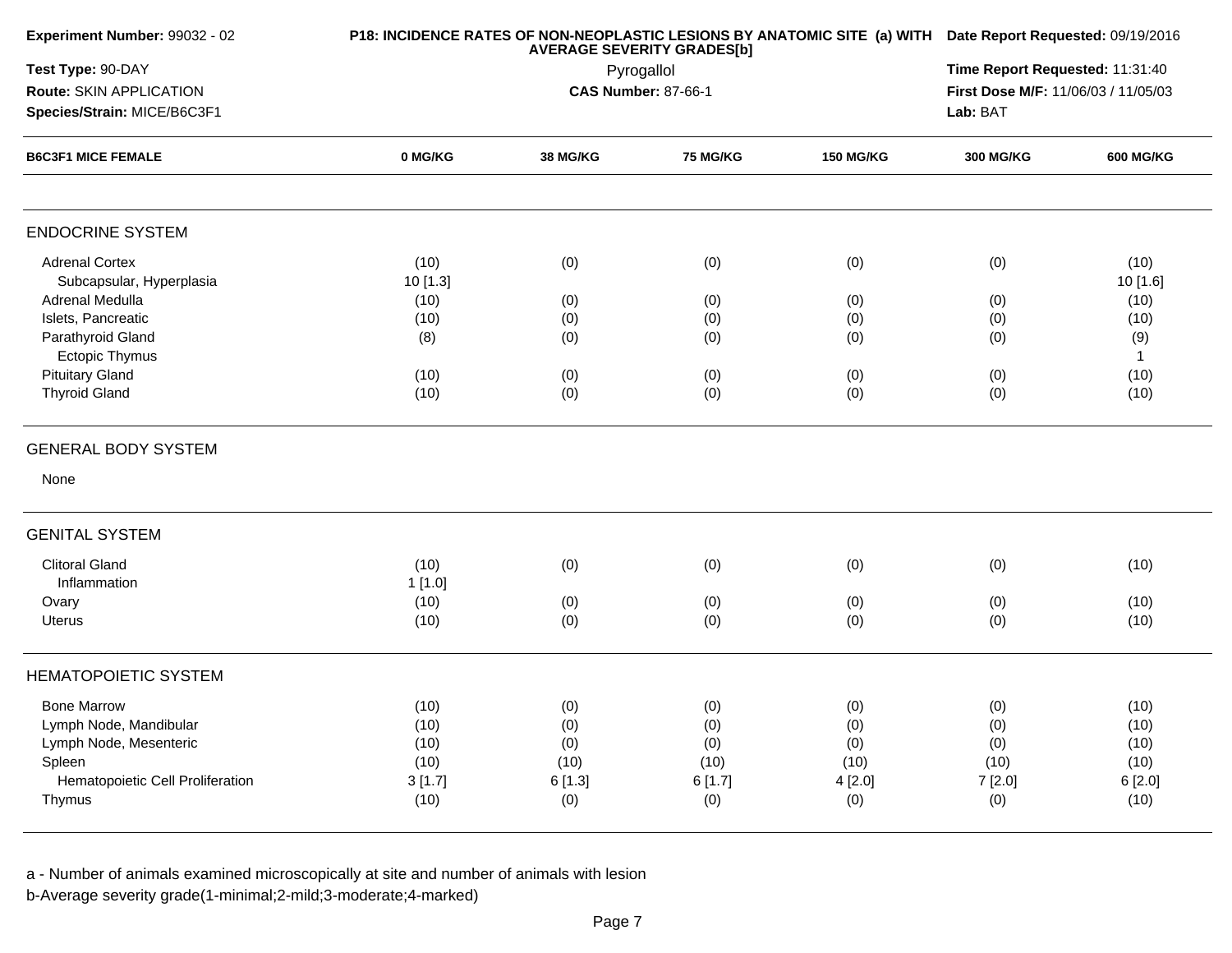| Experiment Number: 99032 - 02                                                            |         | <b>AVERAGE SEVERITY GRADES[b]</b> | P18: INCIDENCE RATES OF NON-NEOPLASTIC LESIONS BY ANATOMIC SITE (a) WITH Date Report Requested: 09/19/2016 |                  |                                     |                  |  |
|------------------------------------------------------------------------------------------|---------|-----------------------------------|------------------------------------------------------------------------------------------------------------|------------------|-------------------------------------|------------------|--|
| Test Type: 90-DAY                                                                        |         |                                   | Pyrogallol                                                                                                 |                  | Time Report Requested: 11:31:40     |                  |  |
| Route: SKIN APPLICATION                                                                  |         | <b>CAS Number: 87-66-1</b>        |                                                                                                            |                  | First Dose M/F: 11/06/03 / 11/05/03 |                  |  |
| Species/Strain: MICE/B6C3F1                                                              |         |                                   |                                                                                                            |                  | Lab: BAT                            |                  |  |
| <b>B6C3F1 MICE FEMALE</b>                                                                | 0 MG/KG | <b>38 MG/KG</b>                   | <b>75 MG/KG</b>                                                                                            | <b>150 MG/KG</b> | <b>300 MG/KG</b>                    | <b>600 MG/KG</b> |  |
| <b>INTEGUMENTARY SYSTEM</b>                                                              |         |                                   |                                                                                                            |                  |                                     |                  |  |
| Mammary Gland                                                                            | (10)    | (0)                               | (0)                                                                                                        | (0)              | (0)                                 | (10)             |  |
| Skin                                                                                     | (10)    | (10)                              | (10)                                                                                                       | (10)             | (10)                                | (10)             |  |
| Site Of Application, Erosion                                                             |         |                                   |                                                                                                            |                  |                                     | 1[2.0]           |  |
| Site Of Application, Hyperkeratosis                                                      |         | 10 [1.0]                          | 10 [1.0]                                                                                                   | 10 [1.0]         | 9[1.1]                              | 10 [1.4]         |  |
| Site Of Application, Hyperplasia, Squamous                                               |         | 10 [1.0]                          | 10[1.1]                                                                                                    | 10 [1.0]         | 10 [1.4]                            | 10 [1.8]         |  |
| Site Of Application, Inflammation, Focal,<br>Chronic Active                              | 1[1.0]  |                                   |                                                                                                            |                  |                                     |                  |  |
| Site Of Application, Inflammation, Chronic<br>Active                                     |         | 10 [1.9]                          | 10[2.1]                                                                                                    | 10 [2.0]         | 10[2.1]                             | 10[2.1]          |  |
| Site Of Application, Necrosis                                                            |         |                                   |                                                                                                            |                  |                                     | 1[1.0]           |  |
| Site Of Application, Ulcer                                                               |         |                                   |                                                                                                            |                  |                                     | 3[2.0]           |  |
| MUSCULOSKELETAL SYSTEM                                                                   |         |                                   |                                                                                                            |                  |                                     |                  |  |
| <b>Bone</b>                                                                              | (10)    | (0)                               | (0)                                                                                                        | (0)              | (0)                                 | (10)             |  |
| NERVOUS SYSTEM                                                                           |         |                                   |                                                                                                            |                  |                                     |                  |  |
| <b>Brain</b>                                                                             | (10)    | (0)                               | (0)                                                                                                        | (0)              | (0)                                 | (10)             |  |
| <b>RESPIRATORY SYSTEM</b>                                                                |         |                                   |                                                                                                            |                  |                                     |                  |  |
|                                                                                          |         |                                   |                                                                                                            |                  |                                     |                  |  |
| Lung                                                                                     | (10)    | (0)                               | (0)                                                                                                        | (0)              | (0)                                 | (10)             |  |
| Perivascular, Inflammation                                                               |         |                                   |                                                                                                            |                  |                                     | 1[2.0]           |  |
| Nose                                                                                     | (10)    | (0)                               | (0)                                                                                                        | (0)              | (0)                                 | (10)             |  |
| Trachea                                                                                  | (10)    | (0)                               | (0)                                                                                                        | (0)              | (0)                                 | (10)             |  |
| SPECIAL SENSES SYSTEM                                                                    |         |                                   |                                                                                                            |                  |                                     |                  |  |
| Ear                                                                                      | (1)     | (0)                               | (0)                                                                                                        | (0)              | (0)                                 | (0)              |  |
| Eye                                                                                      | (10)    | (0)                               | (0)                                                                                                        | (0)              | (0)                                 | (10)             |  |
| Harderian Gland                                                                          | (10)    | (0)                               | (0)                                                                                                        | (0)              | (0)                                 | (10)             |  |
| a - Number of animals examined microscopically at site and number of animals with lesion |         |                                   |                                                                                                            |                  |                                     |                  |  |